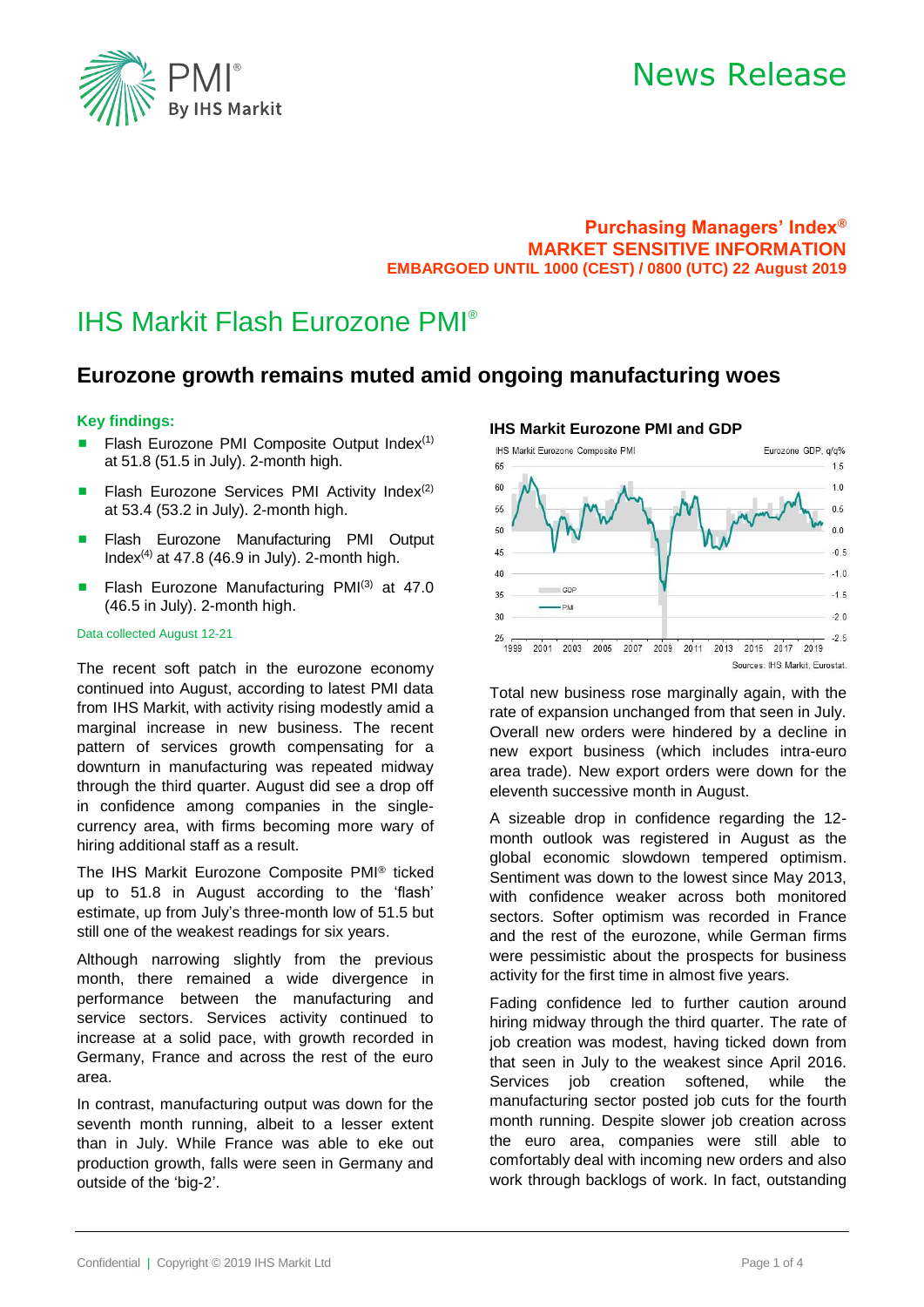

# News Release

business decreased to the greatest extent since November 2014.

Spare capacity was also evident in manufacturing supply chains, with vendors able to shorten their delivery times for the sixth month running amid a sharp reduction in demand for inputs.

Rates of both input cost and output price inflation ticked up in August, but remained subdued given the softer demand environment. Moreover, manufacturers continued to signal outright reductions in both their cost burdens and selling prices.

*The flash estimate is typically based on approximately 85% of the final number of replies received each month, covering all countries included in the final PMI readings. However, only national data for France and Germany are published.* 

While output growth in **Germany** picked up slightly in August, there were worrying signs on the new order front as inflows decreased to the greatest extent since April 2013. Negative sentiment among companies in the eurozone's largest economy was highlighted by the strongest pessimism in the manufacturing sector in the over seven-year series history.

**France** fared better in comparison, seeing solid expansions in both output and new orders as the manufacturing sector returned to growth to join services in expansion territory.

The **rest of the euro area** as a whole saw little change in the rate of growth during August, as solid expansion in services outweighed falling manufacturing output.

## **Comment**

Commenting on the flash PMI data, Andrew Harker, Associate Director at IHS Markit said:

*"The dynamics of the eurozone economy were little changed in August, with solid growth in services continuing to hold the wider economy's head above water despite ongoing manufacturing decline. While the rate of overall expansion ticked up, we're still looking at GDP only rising by between 0.1% and 0.2%, based on the PMI data for the third quarter so far.*

*"The lack of a quick rebound from the recent* 

*economic slowdown has impacted firms' confidence, with sentiment the lowest in over six years. It appears that companies are braced for a sustained period of weakness, and as a result are showing greater reluctance to take on additional staff.*

*"France was a relative bright spot in August, seeing manufacturing return to growth alongside a further solid expansion of services activity. The same can't be said for Germany, however, where new orders fell to the greatest extent in over six years and firms were pessimistic around the future path for activity. The risk remains, therefore, that the euro area's largest economy will have fallen into technical recession in the third quarter."*

### *-*Ends-

### **Core v. Periphery PMI Output Indices**



### **Core v. Periphery PMI Employment Indices**

Composite Employment sa, 50 = no change on previous month

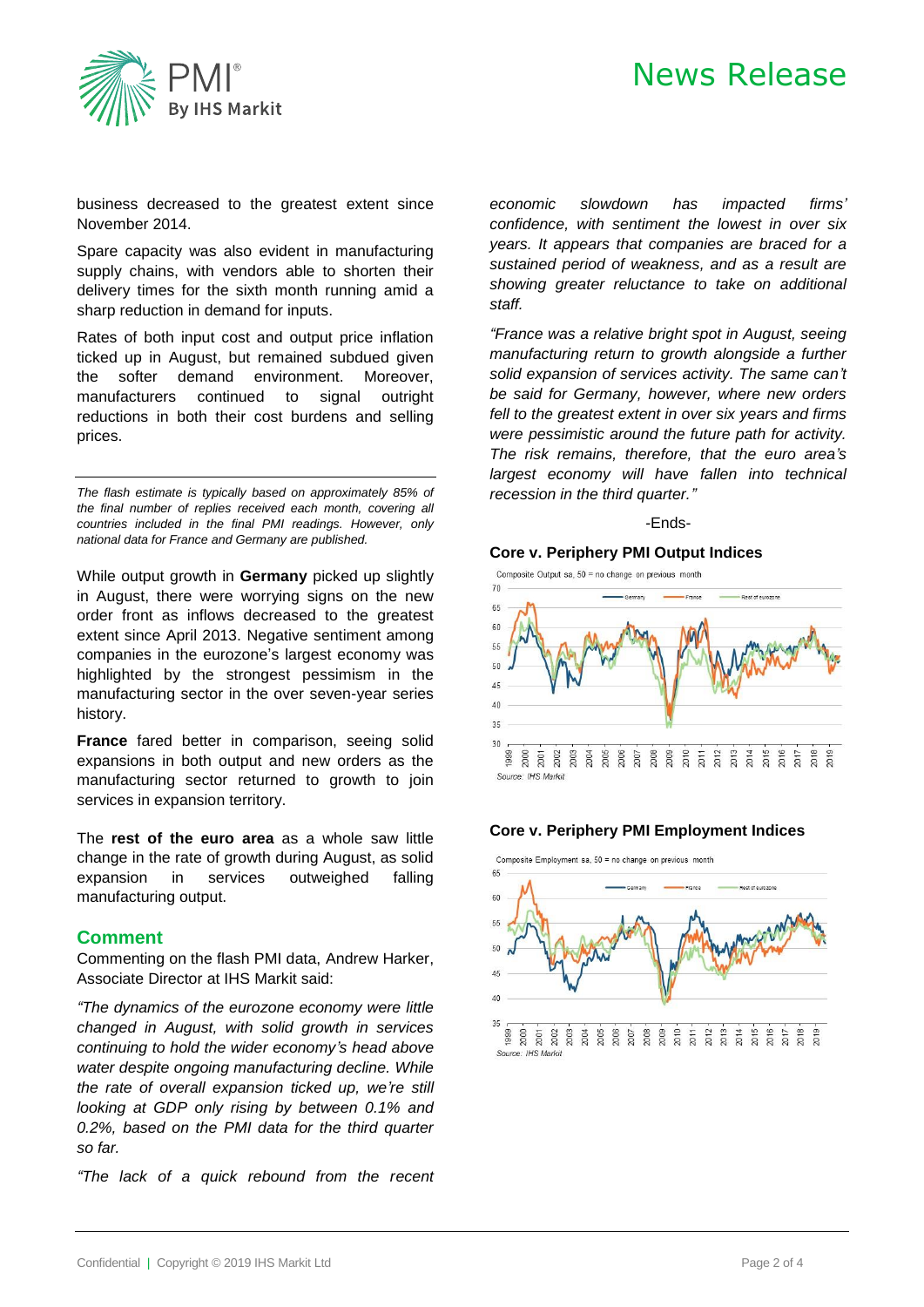

# News Release

## **Summary of August data**

| Output                            | Composite     | <b>Business activity up slightly</b><br>in August.          |  |
|-----------------------------------|---------------|-------------------------------------------------------------|--|
|                                   | Services      | Solid increase in services<br>activity.                     |  |
|                                   | Manufacturing | Manufacturing output continues<br>to fall.                  |  |
| <b>New Orders</b>                 | Composite     | Rate of new order growth<br>unchanged.                      |  |
|                                   | Services      | New business rises at weakest<br>pace in three months.      |  |
|                                   | Manufacturing | Continued marked contraction<br>in new orders.              |  |
| <b>Backlogs of Work Composite</b> |               | <b>Modest reduction in</b><br>backlogs of work.             |  |
|                                   | Services      | First reduction in outstanding<br>business for five months. |  |
|                                   | Manufacturing | Work-in-hand down sharply.                                  |  |
| <b>Employment</b>                 | Composite     | Rate of job creation at 40-<br>month low.                   |  |
|                                   | Services      | Weaker increase in staffing<br>levels.                      |  |
|                                   | Manufacturing |                                                             |  |
|                                   |               | Fourth successive fall in<br>employment.                    |  |
| <b>Input Prices</b>               | Composite     | Input price inflation ticks up.                             |  |
|                                   | Services      | Input costs increase at sharp<br>pace.                      |  |
|                                   | Manufacturing | Solid reduction in input prices.                            |  |
| <b>Output Prices</b>              | Composite     | Slight rise in output prices.                               |  |
|                                   | Services      | Charges up only modestly.                                   |  |
|                                   | Manufacturing | Second consecutive decline in<br>selling prices.            |  |

## **Output**



## **New business** E



## **Employment**

 Eurozone PMI - Employment ر<br>Composite\_\_\_\_<del>\_\_\_\_\_\_</del>\_Manufacturing \_\_\_<del>\_\_\_\_\_</del>\_\_Services



## **Input prices**



### **Output prices**